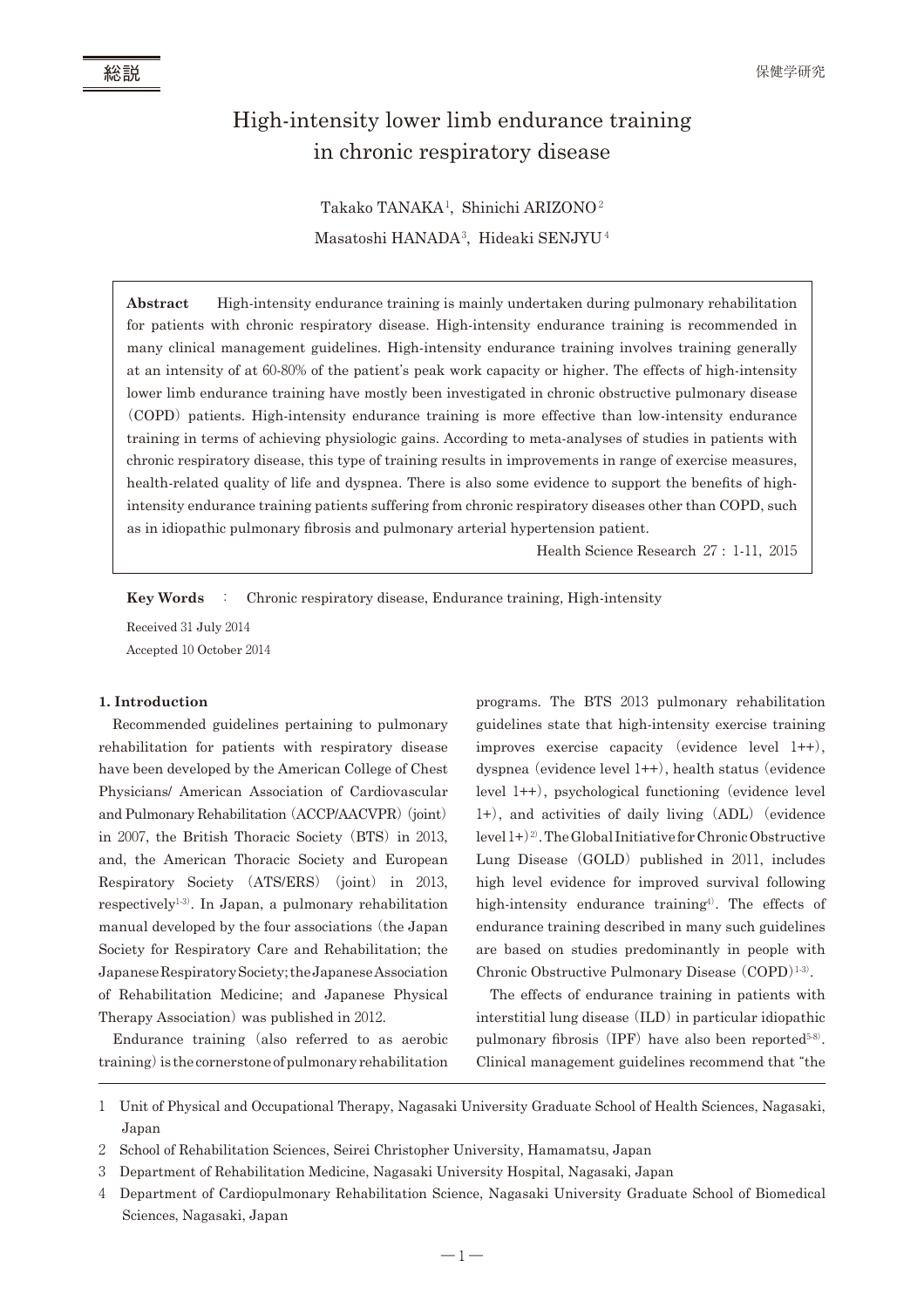majority of patients with IPF should be treated with pulmonary rehabilitation"<sup>9</sup>). The Frequency, Intensity, Time, and Type (FITT Principle) are essential for when prescribing exercise training. In this review, we focus on the intensity component of exercise training in chronic respiratory diseases. However, the limits to exercises in different respiratory diseases may be different in themselves. For example in patients with COPD, exertional dyspnea is one of the main factors limiting. The mechanism for dyspnea in COPD is related to expiratory flow limitation and dynamic hyperinflation. Progressive dyspnea, hypoxaemia, frequently accompanied by a nonproductive cough; is the hallmark symptom and causes exercise limitation in patients with ILD. We focus in particular on the intensity of lower limb endurance training with a particular focus on studies in patients with COPD but also include data derived in patient populations with other chronic respiratory diseases.

# **2. High-intensity and low-intensity endurance training**

The characteristics of high and low-intensity are summarized in Table 1. High-intensity generally refers to exercising at between 60-80%of peak work capacity, or on occasions at intensities in excess of this load. The load prescribed for low-intensity exercise is generally in the range of 40-60% peak work capacity. There are several randomized controlled trials (RCTs) comparing high-intensity training and low-intensity training in patients with chronic respiratory disease.

Casaburi et al. randomized 19 COPD patients to high-intensity or low-intensity training for a period of 8 weeks with training taking place using a cycle ergometer on 5 days each week and examined the physiologic responses. The magnitude of improvement in physiologic responses was significantly greater in

those who trained at a high-intensity. For example, minute ventilation  $(\dot{V}E)$ , heart rate  $(HR)$ , and blood lactate were all reduced by a significantly greater amount at submaximal workload following high intensity compared to low-intensity training<sup>10</sup>).

Gimenez et al. randomized 13 COPD patients to high-intensity or moderate-intensity lower limb training daily for a period of  $6$  weeks<sup>11)</sup>. The physiologic measurements (e.g. peak  $\dot{\text{VO}}_2$  and anaerobic threshold) significantly improved by a greater amount in the high-intensity group. Further, during endurance exercise at a work load of 40 watts, dyspnea scores, blood lactate,  $\dot{\text{VE}}$ , respiratory rate (RR), HR, and  $\text{O}_2$ pulse significantly improved in the high-intensity  $group<sup>11</sup>$ .

Vallet et al. randomized 24 COPD patients to exercise at their HR achieved at the anaerobic or gas exchange threshold (high-intensity) or at a HR equivalent to 50% of maximal cardiac frequency reserve (lowintensity)<sup>12)</sup>. In both groups, the program was carried out for 45 minutes, 5 times per week, for 4 weeks using a stationary cycle ergometer. Improved maximum oxygen uptake (peak  $\dot{V}O_2$ ) and  $O_2$  pulse were only observed in the high-intensity group, and VE and blood lactate at any given  $\dot{\text{VO}}_2$  decreased by a greater magnitude in this group more than in the low-intensity  $group<sup>12</sup>$ . Although these findings are derived from RCTs they include only a small number of patients, but do provide evidence of physiologic benefits following high-intensity lower limb endurance training. However, although high-intensity training has strong evidence of physiologic benefits, there are no robust data to determine whether high-intensity training has greater benefit on health-related quality of life (QOL), dyspnea and ability to perform ADL, when compared to low or moderate-intensity training.

|               | High intensity                                                                                                                    | Low intensity                                                                                                 |
|---------------|-----------------------------------------------------------------------------------------------------------------------------------|---------------------------------------------------------------------------------------------------------------|
| Definition    | 60 to 80% of peak $VO2$ (peak work rate)                                                                                          | 40 to 60% of peak VO <sub>2</sub> (peak work rate)                                                            |
| Advantages    | Large improvements in exercise capacity<br>during same exercise load, maximal<br>physiologic training effects                     | Easier to continue with this type of<br>training at home exercise<br>Low risk<br>Easier to maintain adherence |
| Disadvantages | Not all patients can tolerate this training<br>intensity<br>Greater supervision required for risk<br>assessment<br>Poor adherence | Small improvement of exercise capacity<br>Need a long period to appear effect of<br>exercise training         |
| Indication    | High motivation<br>No Cor pulmonale, serious arrhythmia.<br>and heart disease.<br>Keep $SpO_2$ > 90% during exercise training     | Severe dyspnea<br>Cor pulmonale<br>Age > 75                                                                   |

**Table1.** High-intensity and low-intensity training

 $\dot{\text{VO}}_2$ ; oxygen consumption, SpO<sub>2</sub>: oxyhemoglobin saturation measured by pulse oximetry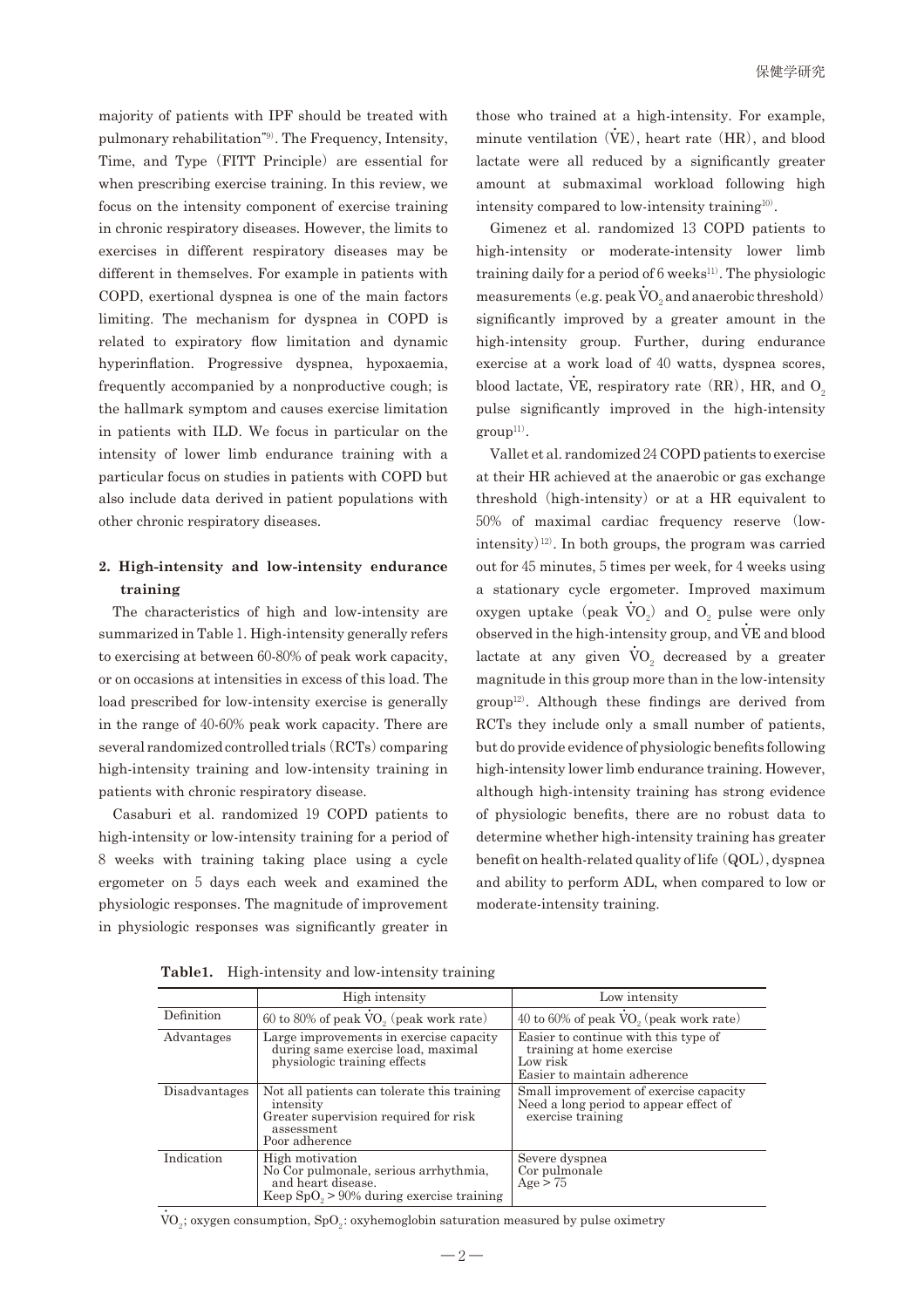# **3. High-intensity training in COPD patients**

#### **1**) **Exercise capacity**

Various measures of exercise capacity improve following high-intensity training in COPD patients. This is clinically important because exercise capacity (as measured by peak  $\rm \dot{VO}_2$  and 6-minute walk distance  $(6MWD)$  is a stronger predictor of mortality than pulmonary functions or health-related QOL, and highlights the importance of evaluating exercise capacity in pulmonary rehabilitation programs.

High-intensity training improves peak WR (peak work rate), peak  $\dot{V}O_2$ , anaerobic threshold, work efficiency, peak  $V_T$  (peak tidal volume), peak  $\dot{V}_E$ (peak expiratory minute volume), during incremental

exercise capacity testing, and also improves the  $\tau$  of  $\rm \dot{VO}_{2}$  and exercise duration time in constant load exercise testing<sup>2,3,13,14)</sup>. Particularly, the reactivity of the effect of the exercise duration time in constant load exercise testing was excellent compared to various other exercise capacity measurements. Improvement of quadriceps force and work efficiency is involved in prolonged exercise duration time due to high-intensity training<sup>14</sup>). The pathophysiologic abnormalities and possible mechanisms for improvement after exercise training of patients suffering from chronic respiratory disease including COPD patients are shown in Table 215). In clinical setting, dyspnea scores are used in order to adjust exercise intensity<sup>16,17)</sup>. This is possible because

**Table2.** Pathophysiologic abnormalities in patients with chronic respiratory disease and possible mechanisms for improvement after exercise training

|                                       | Pathophysiologic abnormality                                                                                                                                                                                                                                                                                                                                                                                                                                                                             | References     | Changes with exercise training                                                                                                                                                                                                                                      | References |
|---------------------------------------|----------------------------------------------------------------------------------------------------------------------------------------------------------------------------------------------------------------------------------------------------------------------------------------------------------------------------------------------------------------------------------------------------------------------------------------------------------------------------------------------------------|----------------|---------------------------------------------------------------------------------------------------------------------------------------------------------------------------------------------------------------------------------------------------------------------|------------|
| Body composition                      | Lower limb muscle cross-sectional<br>area $\downarrow$<br>Fat-free mass $\downarrow$<br>Fat mass $\downarrow$<br>% fat-free mass $\downarrow$                                                                                                                                                                                                                                                                                                                                                            | 54)            | Fat-free mass and fat mass with<br>exercise and nutritional<br>supplementation 1<br>Fat-free mass and 1<br>Fat mass with rehabilitation<br>(resistance + endurance)<br>combined enhanced $\downarrow$<br>Fat-free mass with testosterone and<br>anabolic steroids 1 | $55-57)$   |
| Lower limb muscle<br>fiber type, size | % Fiber type I and myosin heavy<br>chain (advanced disease) $\downarrow$<br>% Fiber type IIX $\uparrow$<br>Fiber cross-sectional area linked to<br>muscle atrophy $\downarrow$                                                                                                                                                                                                                                                                                                                           | $58-64)$       | $Fiber-type proportion =$<br>Fiber cross-sectional area 1                                                                                                                                                                                                           | 60)        |
| Capillarization                       | Capillary contacts to fiber cross-<br>sectional area, especially in<br>patients developing fatigue during<br>$exercise \downarrow$                                                                                                                                                                                                                                                                                                                                                                       | 60, 65)        | Capillary contacts proportional to<br>increase in fiber cross-sectional<br>area 1                                                                                                                                                                                   | 60)        |
| Muscle metabolic<br>capacity          | Capacity of oxidative enzymes:<br>citrate synthase, 3-hydroxyacyl-<br>coenzyme A dehydrogenase,<br>succimic acid dehydrogenase,<br>cytochrome c oxidase ↓<br>Cytochrome c oxidase activity in<br>hypoxemic patients $\uparrow$                                                                                                                                                                                                                                                                           | $65-67)$       | Capacity of oxidative enzymes<br>after endurance training 1                                                                                                                                                                                                         | 68)        |
| Metabolism at<br>rest/after exercise  | Rest: intracellular pH $\downarrow$ ,<br>Phosphocreatine and adenosine<br>triphosphate $\downarrow$ , lactate and inosine<br>monophosphate 1; glycogen stores<br>in hypoxemic patients $\downarrow$ ; glycogen<br>stores related to physical activity<br>level $\downarrow$ ; uncoupling protein-3<br>content $\downarrow$<br>Exercise: rapid decline in muscle<br>intracellular pH, phosphocreatine/<br>inorganic phosphate even in<br>patients with relatively preserved<br>submaximal oxygen delivery | 60, 66, 69-73) | Lactic acidemia at iso work rate<br>Normalization of decline in<br>intracellular pH and<br>phosphocreatine/inorganic<br>phosphate $\downarrow$<br>Faster phosphocreatine -recovery.                                                                                 | 10, 70)    |
| Inflammatory<br>state                 | Inflammatory/apoptotic markers may<br>occur in skeletal muscle in<br>subpopulations of wasted COPD 1                                                                                                                                                                                                                                                                                                                                                                                                     | 74, 75)        | No effect shown or not studied                                                                                                                                                                                                                                      |            |
| Redox state                           | Glutathione levels normal to<br>moderately reduced 1<br>Oxidative stress in the skeletal<br>muscle of COPD patients after<br>quadriceps exercise                                                                                                                                                                                                                                                                                                                                                         | $61, 76-78)$   | Oxidized gluthatione in contrast to<br>observations in healthy subjects 1<br>Partially reversed by antioxidant<br>therapy (N-acetyl cysteine)                                                                                                                       | 76)        |

Source: Reference<sup>15)</sup>

pH; potential hydrogen, COPD; chronic obstructive pulmonary disease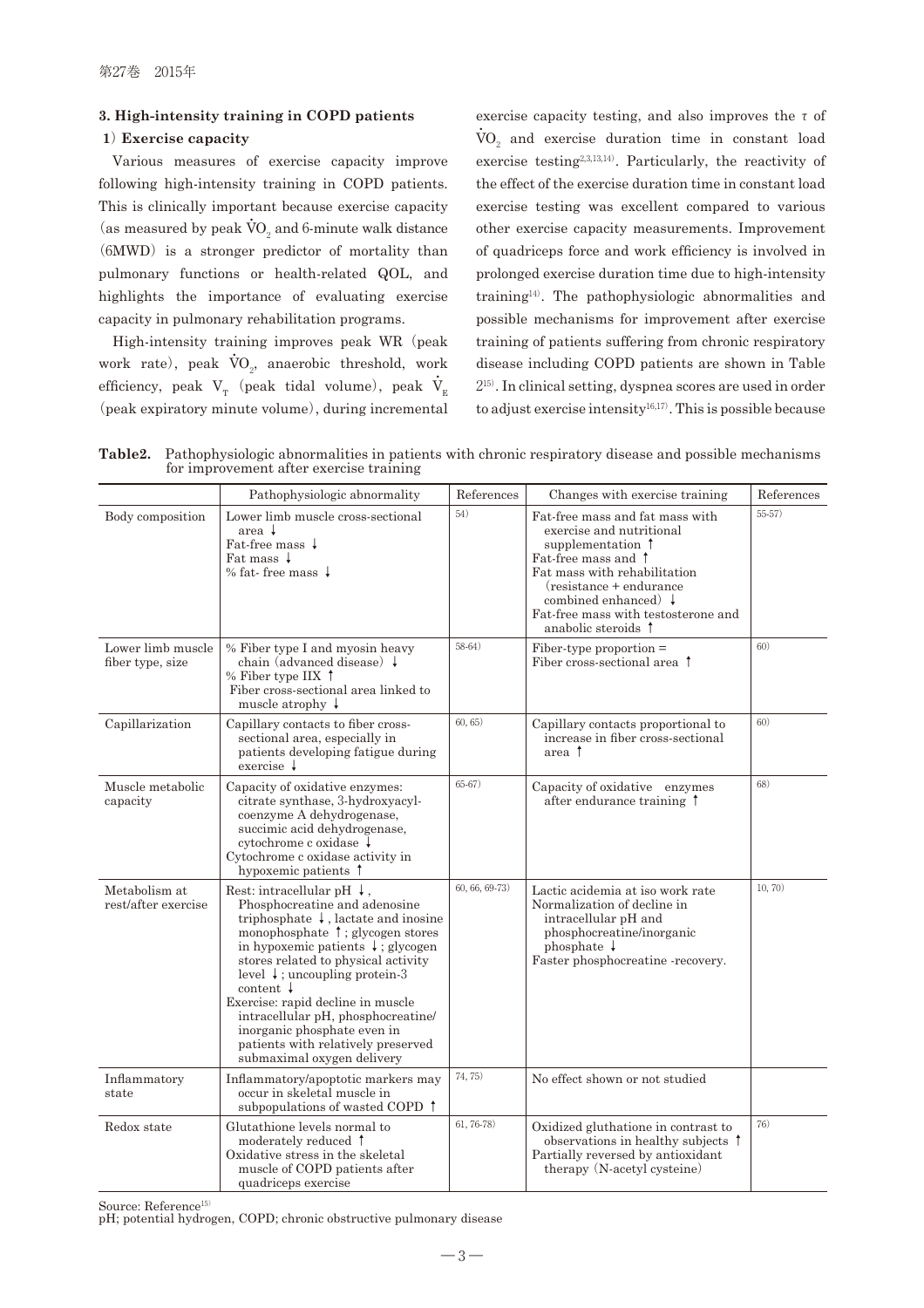of the strong association between dyspnea scores and exercise intensity. Accordingly, dyspnea scores are used to progress intensity throughout a training program<sup>18</sup>). A dyspnea score of 4 to 6 using the Borg then constructed a category ratio 10 scale(the Borg  $CR10$  Scale) or 12 to 14 using a Rating of Perceived Exertion ranging are considered the target for exercise training intensity<sup>17)</sup>. Alternatively, HR at the gas exchange threshold or specific training load has also been use $d^{12}$ .

In the 2006 Cochrane review of exercise training in COPD<sup>19</sup>), there were 13 trials of pulmonary rehabilitation that included high-intensity training with maximal exercise capacity as the outcome, and a metaanalysis was carried out on 268 patients in the rehabilitation group and 243 patients in the usual care group(non-exercise control group). The common effect (weighted mean difference  $[WMD]$ ) for the change in maximum workload achieved on a maximal cycle ergometer test (peak WR) following training was  $8.43$ watts (95% CI: 3.4 to 13.4). Another meta-analysis was carried out on data from 16 trials that used functional exercise capacity (as measured by  $6MWD$ ) as the outcome from 346 patients in the rehabilitation group and 323 patients in the usual care group. The common effect WMD for a  $6MWD$  was  $48.5m$   $(95\%CI: 32$  to  $65)$ . The minimum important difference (MID) of 6MWD was 54m for the average patient to stop rating themselves as "about the same" and start rating themselves as either "a little bit better" or "a little bit worse" (95% CI: 37 to 71)<sup>20)</sup>. The common effect of the Cochrane review does not exceed MID. However, other meta-analysis reports<sup>21)</sup> analyzed that 6MWD is  $55.7m$  $(95\% \text{ CI: } 27.8 \text{ to } 92.8)$  as the effect in the rehabilitation group, which exceeds the MID. 11 trials(413 patients) were included in this analysis. After conversion back to natural units for the 6MWD, a difference in response between the treatment and control groups of 55.7m (95)  $% CI: 27.8$  to  $92.8$ ) was found. They estimated the minimal clinically important difference (MCID) of the walk test at about 50m from a study in which COPD patients rated their walking ability by subjective comparisons with one another. The limits of the CI for the pooled estimate of effect size  $(27.8 \text{ to } 92.8)$  were wider than those of the estimate of the MCID of the 6-min walk test(6MWT)(37 to 71).

Griffiths et al reported a study of 200 patients chronic lung disease patients  $(167 \text{ had COPD})$  were randomly assigned to 6 weeks multidisciplinary rehabilitation program or usual care that did not involve any exercise

training<sup>22)</sup>. A program involving  $30$  minutes of walking at an intensity equivalent to 80% of the maximum speed achieved at baseline on the incremental shuttle walk test (ISWT) was undertaken in the exercise training group, and, after 6 weeks, a difference of 75.9m was observed in performance on the ISWT compared to the control group, leading to the conclusion that high-intensity walking training is effective<sup>22)</sup>. This improvement exceeds the MID for the ISWT which was reported as  $47.5$ m<sup>23)</sup>.

#### **2**) **Health-related quality of life** (**QOL**)

In the 2006 Cochrane review, the effect of highintensity training was investigated using two healthrelated QOL measures $^{19}$ . There were 11 RCTs that used the Chronic Respiratory Disease Questionnaire (CRQ), with a meta-analysis carried out on data from 326 patients in the rehabilitation group and 292 patients in the usual care group (control). The CRQ comprises the four domains of fatigue, emotional function, mastery, and dyspnea, all of which improved following training. The common effect (WMD) for fatigue was  $0.92$  (95%CI: 0.71 to 1.13), emotional function was  $0.76$  (95%CI:  $0.52$  to  $1.00$ ), and for mastery was 0.97 (95%CI: 0.74 to 1.20). For the dyspnea domain, the meta-analysis included data from 323 patients in the rehabilitation group and 287 patients in the usual care group, with the WMD being 1.06(95%CI: 0.85 to 1.26). All these changes exceeded the MID for CRQ scores is which has been determined as 0.5 points per  $\,$  item  $^{19)}$  .

There are 6 RCTs that used the St Georges Respiratory Questionnaire (SGRQ), with metaanalysis carried out using data from 196 patients in the rehabilitation group and 188 patients in the usual care group. SGRQ comprises the domains of, symptoms, impacts, and activity, and provides a total score $19$ . The common effect (WMD) for the total score was -6.11 (95%CI: -8.98 to -3.24), symptoms was -4.68(95%CI: -9.61 to 0.25), impacts was -6.27(95%CI: -10.08 to -2.47), and activity was  $-4.78$  (95%CI:  $-7.83$  to  $-1.72$ ) with all these changes exceeding the MID for this scale which is 4 points<sup>24)</sup>. The COPD assessment test (CAT) is a health status measure that has recently started to be used to determine responses to pulmonary rehabilitation<sup>25-27)</sup>.

### **3**) **Physical activity**

Physical activity is an independent prognostic factor for mortality and hospitalization due to severe exacerbations in COPD patients<sup>28,29)</sup>. A recent systematic review and meta-analysis of studies of exercise training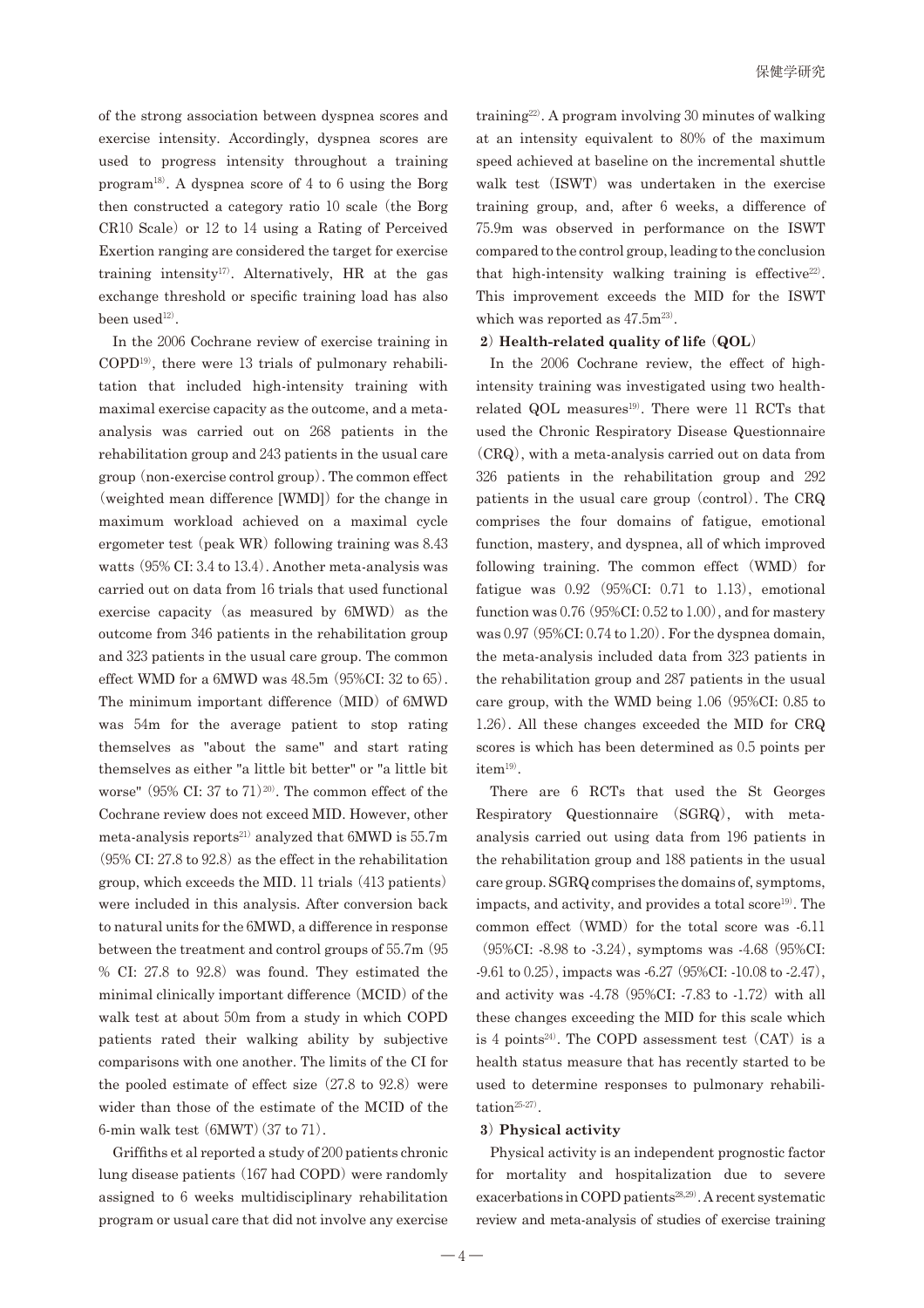#### 第27巻 2015年

was unable to find any published RCTs examining the effect of exercise training compared with usual care<sup>30)</sup>. The authors included a total of 7 studies, 2 randomized trials and  $5$  single-group interventional studies<sup>31,32)</sup>. They concluded that current data suggest supervised endurance training may lead to a small but significant effective on physical activity $31$ .

# **4. High-intensity training in in respiratory diseases other than COPD**

Although there are very clear evidence-based guidelines regarding exercise training for COPD patients, in contrast there are many less reports pertaining to the benefits of exercise training, and in particular recommended training intensity, in patients with other chronic respiratory diseases<sup>33)</sup>. In the following sections we have summarized the results of studies of effects of endurance training in patients with other respiratory diseases other than COPD

### **1**) **Interstitial lung disease** (**ILD**)

A Cochrane systematic review reported 2 RCTs of effect of exercise training in ILD and interstitial pneumonia  $(\text{IP})^7$ . High-intensity exercise training is used in pulmonary rehabilitation programs for ILD and IPF patients<sup>5,8)</sup>. 2 trials provided sufficient data using 6MWD for meta-analysis, with a total of 43 participants in the exercise training group and 42 participants in the control group<sup> $7,8$ </sup>. The common effect (WMD) for change in distance walked was  $38.6m$  in favor of the exercise training group (95% CI: 55.4 to 61.9). The common effect(standardized mean difference) for change in dyspnea was -0.47 in favor of the exercise training group  $(95\% \text{ CI: } -0.91 \text{ to } -0.04)$ . There was a common effect indicating an improvement in QOL with exercise training (standardized mean difference 0.58, 95% CI: 0.15 to 1.02).

The magnitude of these benefits was smaller than that generally seen in COPD7,34). Kozu et al. reported that PR produced smaller improvements in 6MWD in IPF patients than in COPD patients<sup>34)</sup>. They measured exercise capacity by 6MWT for the benefits of highintensity endurance exercise training. Furthermore Arizono et al. reported that endurance time showed the most striking improvement than peak WR, 6MWD and the incremental shuttle walk distance (ISWD) by evaluating the efficacy of high-intensity endurance exercise training in IPF patients. The effect size of endurance time was as large as  $2.96^{35}$ . The improvement in endurance time was significantly correlated with change in the anaerobic threshold and work efficiency.

#### **2**) **Cystic fibrosis**

Exercise training is now an essential component of the management of patients with cystic fibrosis  $(CF)^{36}$ . A Cochrane systematic review included 28 studies examining the effect of exercise training in patients with CF. Most of the trials that prescribed training in accordance with recommendations from the American College of Sports Medicine, (i.e. exercising for a tolerable time and aiming to progress to at least 20 to 30 minutes exercise at each session, at 55% to 64% maximum HR, on  $3$  to  $5$  days a week) demonstrated that training was beneficial <sup>37</sup>). Substantial evidence now confirms that exercise training significantly reduces the rate of decline in lung function in CF patients, at least in part by enhancing mucus clearance<sup>38</sup>). Exercise training has beneficial effects in CF patients with regard to the preservation and improve pulmonary function, exercise capacity, muscle strength and QOL, and reducing morbidity and mortality<sup>39)</sup>.

### **3**) **Non-CF bronchiectasis**

Peripheral muscle endurance, exercise capacity, fatigue and health status are adversely affected by in patients with non-CF bronchiectasis<sup>40)</sup>. Newell et al. investigated the effects of exercise training in 32 patients with idiopathic bronchiectasis who were randomly allocated to one of three groups (pulmonary rehabilitation plus sham inspiratory muscle training, pulmonary rehabilitation plus 60% inspiratory muscle training of maximum inspiratory pressure and control). The patients underwent 8 weeks training program with exercise performed 3 times each week at an intensity equivalent to 80%of the peak HR. Patients assigned to the exercise training groups demonstrated significant increases in performance on the ISWT equivalent to a change of 96.7m (95% CI: 9.6 to  $133.7)^{41}$ . In this study, exercise training resulted in improvements in exercise capacity of a similar in magnitude to that seen in patients with COPD<sup>41)</sup>. Furthermore, Lee et al. reported that patients with non-CF bronchiectasis were randomly allocated to 8 weeks of supervised exercise training. Exercise training was included treadmill or land based walking, with the initial intensity set to 75% of the maximal speed achieved on ISWT, stationary cycling prescribed at 60% of maximal WR for cycling. Exercise training group increased the ISWD(mean difference to control  $62m$ ,  $95\%$  CI:  $24$  to  $101)$  and  $6MWD$  (mean difference to control 41m, 95% CI: 19 to 63)<sup>42</sup>. However, there are few reports of the exercise training in non-CF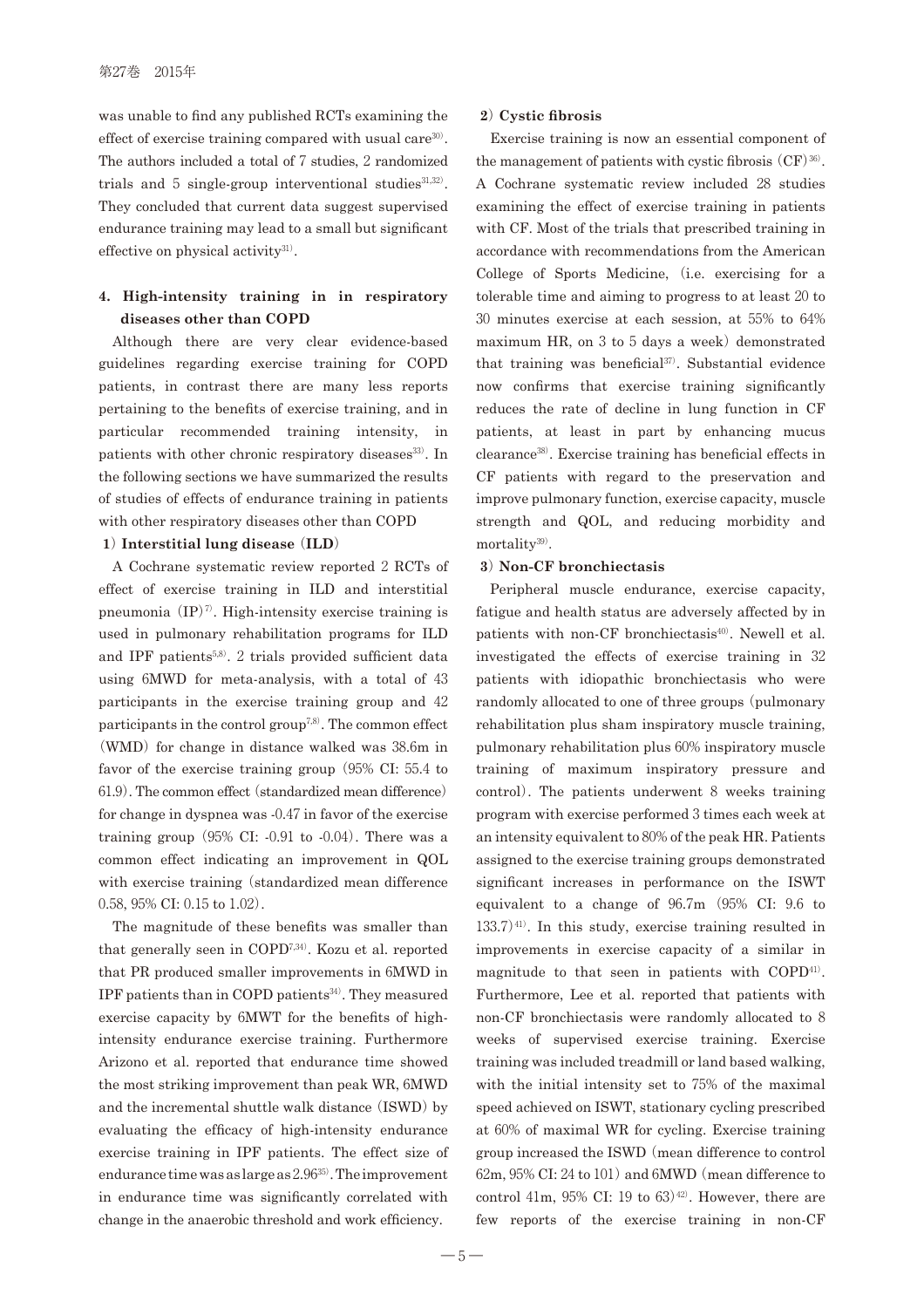bronchiectasis, and more evidence is required<sup>43)</sup>.

#### **4**) **Asthma**

Exercise training as part of pulmonary rehabilitation is provided to patients with asthma as well as those with COPD.Turner et al. investigated the effects of exercise training in 34 patients with asthma were randomly allocated to 6 weeks period of supervised exercise training or a non-exercise control group<sup> $44)$ </sup>. Training was performed 3 times each week at an initial intensity equivalent to 80% of the average walking speed achieved on the 6MWT. In this study, 6MWD increased by an average 36 minutes the exercise group<sup>44,45)</sup>. There is some evidence to suggest that exercise training may reduce airway inflammation in asthmatics $46$ ). Furthermore, the pre-exercise use of inhaled bronchodilators and a gradual warm-up are recommended to minimize exercise-induced bronchospasm<sup>3</sup>).

## **5**) **Pulmonary arterial hypertension**

A study protocol reported whether outpatient-based, whole body high intensity exercise training is beneficial and safe in individuals with pulmonary arterial hypertension<sup>47)</sup>. Intensity for the lower limb endurance exercise was prescribed with the aim of achieving 60- 70% HR max(based on age predicted maximum, 220 age), while maintain  $\mathrm{SpO}_2$  (oxyhemoglobin saturation measured by pulse oximetry)  $\geq 92\%$  and symptom intensity(Borg CR10 scale < 4 and Rating of Perceived Exertion  $(RPE) < 4$ . Mereles et al. investigated that the prospective randomized study to evaluate the effects of exercise and respiratory training in patients with severe symptomatic pulmonary arterial hypertension. The exercise training consisted of an interval training using a cycle ergometer with intensity prescribed at a workload equivalent to 60 to 80% of peak HR. The exercise group underwent 15 weeks training program. The mean  $\pm$  standard deviation improvement in 6MWD in the group who trained was  $96 \pm 61$  m<sup>48</sup>. Furthermore there are 2 RCTs that 6MWD was used as outcome in pulmonary hypertension<sup>49,50)</sup>. Ley et al. investigated the effects of exercise training in 20 patients were randomly allocated to 3 weeks period of supervised exercise training. Training was performed an initial intensity 60-80% of HR max. In this study, 6MWD increased average 91m in the exercise group<sup>50)</sup>. Westein et al. reported that  $24$ patients with pulmonary hypertension were randomized into 10 weeks program that consisted of patient education only or patient education plus aerobic exercise training. The intensity was 70-80%of HR max. Patients receiving aerobic exercise training plus

education resulted in a 53m increase in 6MWT<sup>49</sup>). Exercise training in this patient population seems to be a promising adjunct to medical treatment and may have benefits in terms of survival in patients with chronic thromboembolic pulmonary hypertension $51$ .

# **6**) **Sequelae of tuberculosis**

The benefit of exercise training in patients of sequelae of tuberculosis appear to be similar to we reported in people with COPD. Ando et al performed a prospective nonrandomized open trial over 9 weeks period<sup>52</sup>). 32 patients with sequelae of tuberculosis and age and forced expiratory volume in one second  $(FEV<sub>1</sub>)$ matched COPD patients were enrolled in the study. During the high-intensity walking training, each patient was instructed to walk at > 90% of their baseline 6MWT speed. To maintain the selected speed, patients were instructed to cover the prescribed number of rounds of the circuit within a 15 minute period. Following training, 6MWD improved by an average of  $40m$  (sequelae tuberculosis patients  $42m$ , COPD patients 47m). This study showed that the magnitude of improvement in 6MWD following 9 weeks pulmonary rehabilitation program was similar in both patient groups and further, the improvement in 6MWD was maintained for 6 months after the termination of the pulmonary rehabilitation program in both groups $52$ .

Yoshida et al. investigated the effects of exercise training in 14 patients with stable sequelae of tuberculosis<sup>53)</sup> The patients were instructed to perform daily walking training in a hallway within the hospital for 2 weeks. The training commenced at an intensity equivalent to the patients' maximum walking speeds achieved during a baseline treadmill test. The training was started their maximum walking speed during the treadmill test. Exercise tolerance improved following training as demonstrated by a significant increase in peak oxygen uptake  $(1.2 \text{ml/kg/min})$  and 6MWD  $(68m)$ <sup>53)</sup>.

#### **5. Conclusion**

High-intensity lower limb endurance training in patients with chronic respiratory disease including COPD significantly improves exercise capacity, dyspnea, and health-related QOL. High-intensity training is associated with a greater magnitude of physiologic response than low -intensity training; however, there is less evidence to support greater benefits in symptoms and health-related QOL with high versus low-intensity training. Evidence demonstrating the efficacy of high-

 $-6 -$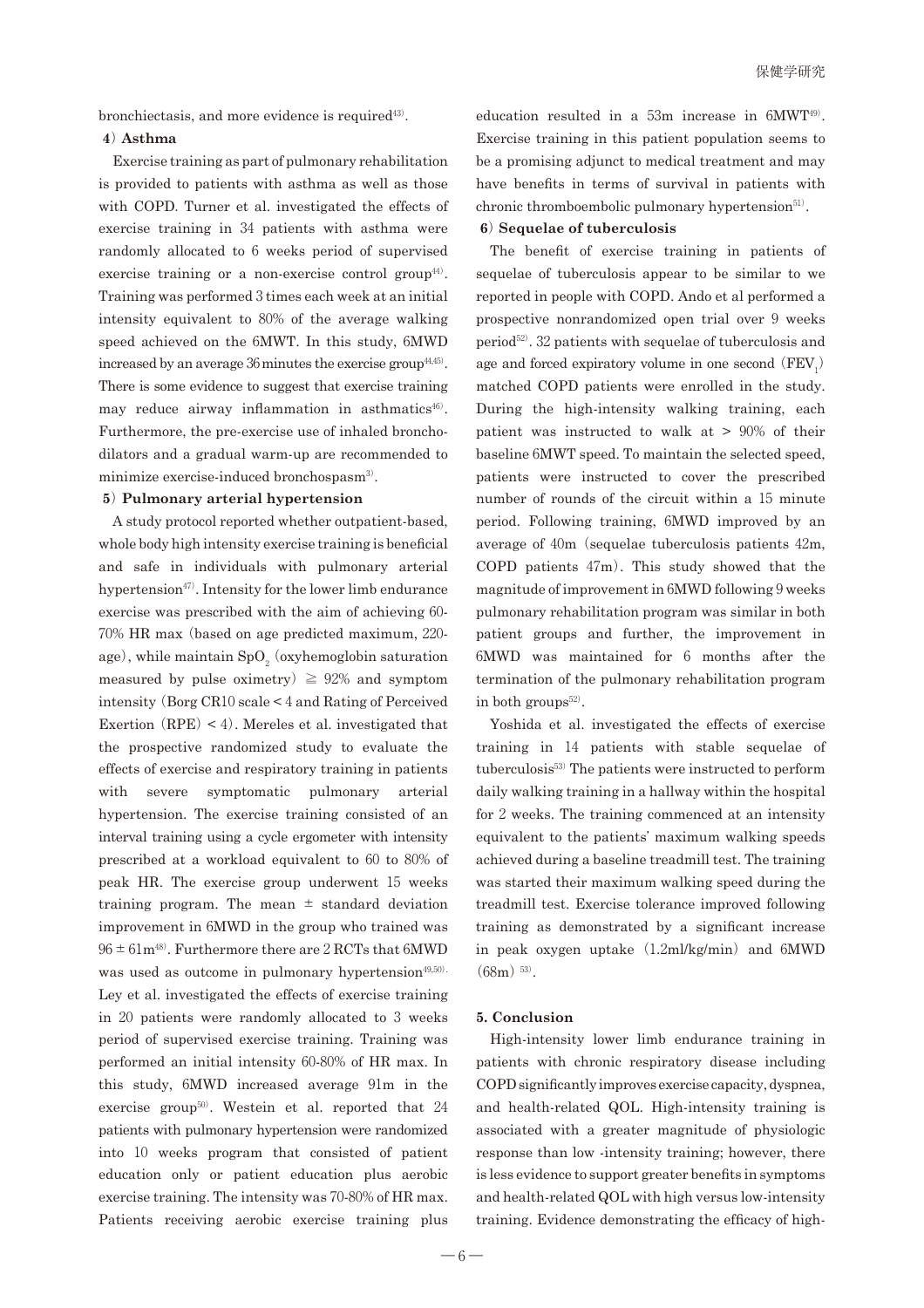intensity endurance training in patient populations other than COPD, for example ILD, cystic fibrosis, asthma and pulmonary arterial hypertension is being accumulated.

# **6. Acknowledgments**

We thank to Sue Jenkins, PhD, Associate Professor at the School of Physiotherapy and Exercise Science, Curtin University (Perth, Western Australia) for help in reviewing this manuscript.

#### **Reference**

- 1) Ries AL, Bauldoff GS, Carlin BW, Casaburi R, Emery CF, Mahler DA, Make B, Rochester CL, Zuwallack R, Herrerias C: Pulmonary rehabilitation: Joint accp/aacvpr evidence-based clinical practice guidelines. Chest, 131: 4S-42S, 2007.
- 2) Bolton CE, Bevan-Smith EF, Blakey JD, Crowe P, Elkin SL, Garrod R, Greening NJ, Heslop K, Hull JH, Man WD, Morgan MD, Proud D, Roberts CM, Sewell L, Singh SJ, Walker PP, Walmsley S: British thoracic society guideline on pulmonary rehabilitation in adults. Thorax, 68 Suppl 2: ii1-30, 2013.
- 3) Spruit MA, Singh SJ, Garvey C, ZuWallack R, Nici L, Rochester C, Hill K, Holland AE, Lareau SC, Man WD, Pitta F, Sewell L, Raskin J, Bourbeau J, Crouch R, Franssen FM, Casaburi R, Vercoulen JH, Vogiatzis I, Gosselink R, Clini EM, Effing TW, Maltais F, van der Palen J, Troosters T, Janssen DJ, Collins E, Garcia-Aymerich J, Brooks D, Fahy BF, Puhan MA, Hoogendoorn M, Garrod R, Schols AM, Carlin B, Benzo R, Meek P, Morgan M, Rutten-van Molken MP, Ries AL, Make B, Goldstein RS, Dowson CA, Brozek JL, Donner CF, Wouters EF: An official american thoracic society/ european respiratory society statement: Key concepts and advances in pulmonary rehabilitation. Am J Respir Crit Care Med, 188: e13-64, 2013.
- 4 )Global strategy for the diagnosis, management and prevention of chronic obstructive pulmonary disease (revised 2011). Global initiative for chronic obstructive lung disease website. Http: //www. Goldcopd.Org/guidelines-global-strategyfor-diagnosis-management.Html . Accessed december 10, 2013.
- 5) Holland AE, Hill CJ, Conron M, Munro P, McDonald CF: Short term improvement in exercise capacity and symptoms following exercise training in interstitial lung disease. Thorax, 63: 549-554, 2008.
- 6 )Holland AE: Exercise limitation in interstitial lung disease - mechanisms, significance and therapeutic options. Chron Respir Dis, 7: 101-111, 2010.
- 7) Holland A, Hill C: Physical training for interstitial lung disease. The Cochrane database of systematic reviews, CD006322, 2008.
- 8) Nishiyama O, Kondoh Y, Kimura T, Kato K, Kataoka K, Ogawa T, Watanabe F, Arizono S, Nishimura K, Taniguchi H: Effects of pulmonary rehabilitation in patients with idiopathic pulmonary fibrosis. Respirology, 13: 394-399, 2008.
- 9) Raghu G, Collard HR, Egan JJ, Martinez FJ, Behr J, Brown KK, Colby TV, Cordier JF, Flaherty KR, Lasky JA, Lynch DA, Ryu JH, Swigris JJ, Wells AU, Ancochea J, Bouros D, Carvalho C, Costabel U, Ebina M, Hansell DM, Johkoh T, Kim DS, King TE, Jr., Kondoh Y, Myers J, Muller NL, Nicholson AG, Richeldi L, Selman M, Dudden RF, Griss BS, Protzko SL, Schunemann HJ: An official ats/ers/ jrs/alat statement: Idiopathic pulmonary fibrosis: Evidence-based guidelines for diagnosis and management. Am J Respir Crit Care Med, 183: 788- 824, 2011.
- 10) Casaburi R, Patessio A, Ioli F, Zanaboni S, Donner CF, Wasserman K: Reductions in exercise lactic acidosis and ventilation as a result of exercise training in patients with obstructive lung disease. Am Rev Respir Dis, 143: 9-18, 1991.
- 11) Gimenez M, Servera E, Vergara P, Bach JR, Polu JM: Endurance training in patients with chronic obstructive pulmonary disease: A comparison of high versus moderate intensity. Arch Phys Med Rehabil, 81: 102-109, 2000.
- 12 Vallet G, Ahmaidi S, Serres I, Fabre C, Bourgouin D, Desplan J, Varray A, Prefaut C: Comparison of two training programmes in chronic airway limitation patients: Standardized versus individualized protocols. Eur Respir J, 10: 114-122, 1997.
- 13) Punzal PA, Ries AL, Kaplan RM, Prewitt LM: Maximum intensity exercise training in patients with chronic obstructive pulmonary disease. Chest, 100: 618-623, 1991.
- 14) Arizono S, Taniguchi H, Nishiyama O, Kondoh Y, Kimura T, Kataoka K, Ogawa T, Watanabe F, Nishimura K, Senjyu H, Tabira K: Improvements in quadriceps force and work efficiency are related to improvements in endurance capacity following pulmonary rehabilitation in copd patients. Intern Med, 50: 2533-2539, 2011.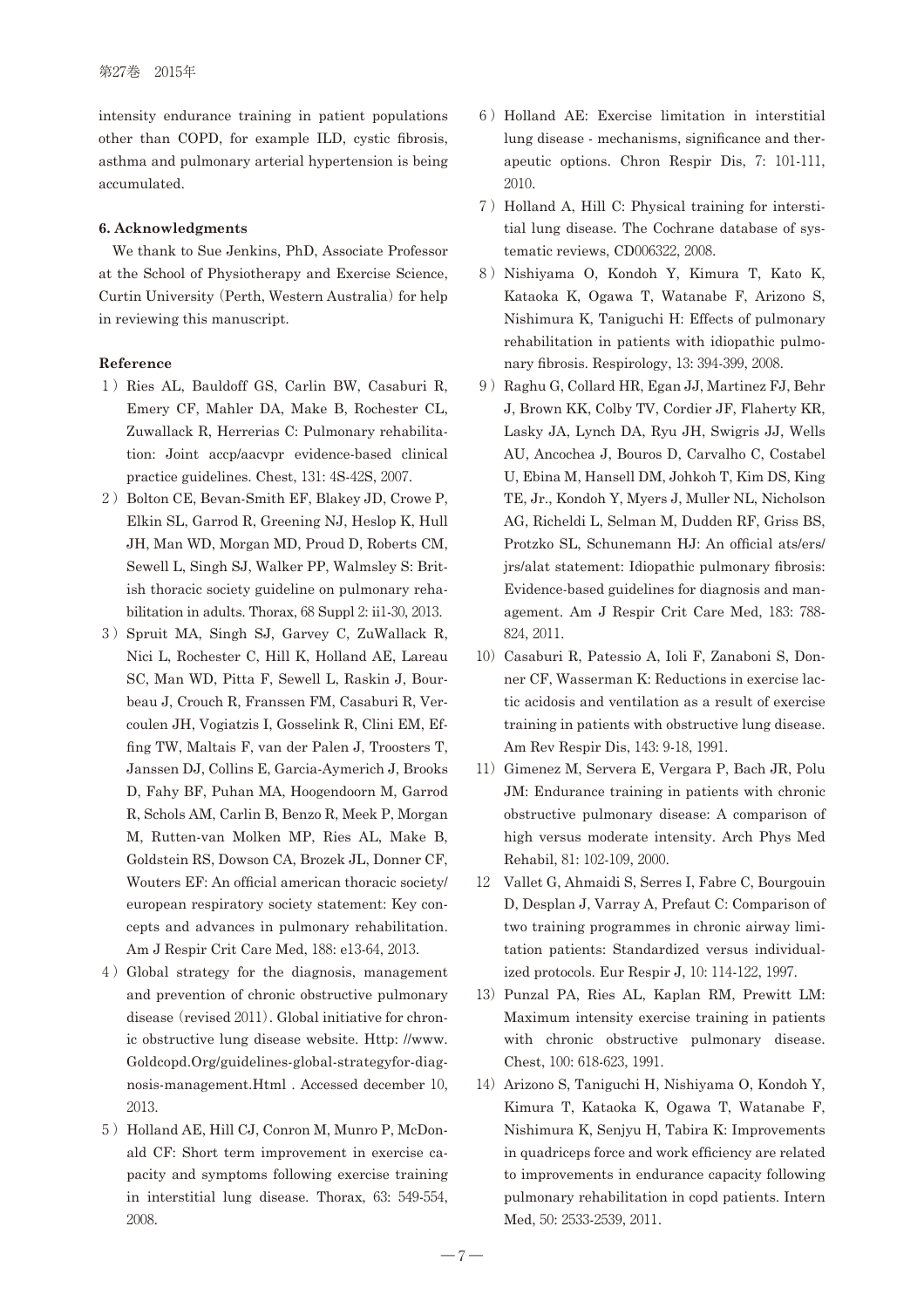- 15) Nici L, Donner C, Wouters E, Zuwallack R, Ambrosino N, Bourbeau J, Carone M, Celli B, Engelen M, Fahy B, Garvey C, Goldstein R, Gosselink R, Lareau S, MacIntyre N, Maltais F, Morgan M, O'Donnell D, Prefault C, Reardon J, Rochester C, Schols A, Singh S, Troosters T: American thoracic society/european respiratory society statement on pulmonary rehabilitation. Am J Respir Crit Care Med, 173: 1390-1413, 2006.
- 16) Chida M, Inase N, Ichioka M, Miyazato I, Marumo F: Ratings of perceived exertion in chronic obstructive pulmonary disease--a possible indicator for exercise training in patients with this disease. Eur J Appl Physiol Occup Physiol, 62: 390-393, 1991.
- 17) Horowitz MB, Littenberg B, Mahler DA: Dyspnea ratings for prescribing exercise intensity in patients with copd. Chest, 109: 1169-1175, 1996.
- 18) Mahler DA, Ward J, Mejia-Alfaro R: Stability of dyspnea ratings after exercise training in patients with copd. Med Sci Sports Exerc, 35: 1083-1087, 2003.
- 19)Lacasse Y, Goldstein R, Lasserson TJ, Martin S: Pulmonary rehabilitation for chronic obstructive pulmonary disease. Cochrane Database Syst Rev, CD003793, 2006.
- 20) Redelmeier DA, Bayoumi AM, Goldstein RS, Guyatt GH: Interpreting small differences in functional status: The six minute walk test in chronic lung disease patients. Am J Respir Crit Care Med, 155: 1278-1282, 1997.
- 21 Lacasse Y, Wong E, Guyatt GH, King D, Cook DJ, Goldstein RS: Meta-analysis of respiratory rehabilitation in chronic obstructive pulmonary disease. Lancet, 348: 1115-1119, 1996.
- 22) Griffiths TL, Burr ML, Campbell IA, Lewis-Jenkins V, Mullins J, Shiels K, Turner-Lawlor PJ, Payne N, Newcombe RG, Ionescu AA, Thomas J, Tunbridge J: Results at 1 year of outpatient multidisciplinary pulmonary rehabilitation: A randomised controlled trial. Lancet, 355: 362-368, 2000.
- 23) Singh SJ, Jones PW, Evans R, Morgan MD: Minimum clinically important improvement for the incremental shuttle walking test. Thorax, 63: 775- 777, 2008.
- 24) Jones PW: St. George's respiratory questionnaire: Mcid. Copd, 2: 75-79, 2005.
- 25) Dodd JW, Hogg L, Nolan J, Jefford H, Grant A, Lord VM, Falzon C, Garrod R, Lee C, Polkey MI,

Jones PW, Man WD, Hopkinson NS: The copd assessment test (cat): Response to pulmonary rehabilitation. A multicentre, prospective study. Thorax, 66: 425-429, 2011.

- 26) Dodd JW, Marns PL, Clark AL, Ingram KA, Fowler RP, Canavan JL, Patel MS, Kon SS, Hopkinson NS, Polkey MI, Jones PW, Man WD: The copd assessment test (cat): Short- and medium-term response to pulmonary rehabilitation. Copd, 9: 390- 394, 2012.
- 27)Ringbaek T, Martinez G, Lange P: A comparison of the assessment of quality of life with cat, ccq, and sgrq in copd patients participating in pulmonary rehabilitation. Copd, 9: 12-15, 2012.
- 28) Waschki B, Kirsten A, Holz O, Muller KC, Meyer T, Watz H, Magnussen H: Physical activity is the strongest predictor of all-cause mortality in patients with copd: A prospective cohort study. Chest, 140: 331-342, 2011.
- 29) Garcia-Rio F, Rojo B, Casitas R, Lores V, Madero R, Romero D, Galera R, Villasante C: Prognostic value of the objective measurement of daily physical activity in patients with copd. Chest, 142: 338- 346, 2012.
- 30) Cindy Ng LW, Mackney J, Jenkins S, Hill K: Does exercise training change physical activity in people with copd? A systematic review and metaanalysis. Chron Respir Dis, 9: 17-26, 2012.
- 31) de Blok BM, de Greef MH, ten Hacken NH, Sprenger SR, Postema K, Wempe JB: The effects of a lifestyle physical activity counseling program with feedback of a pedometer during pulmonary rehabilitation in patients with copd: A pilot study. Patient Educ Couns, 61: 48-55, 2006.
- 32) Sewell L, Singh SJ, Williams JE, Collier R, Morgan MD: Can individualized rehabilitation improve functional independence in elderly patients with copd? Chest, 128: 1194-1200, 2005.
- 33) Goldstein RS, Hill K, Brooks D, Dolmage TE: Pulmonary rehabilitation: A review of the recent literature. Chest, 142: 738-749, 2012.
- 34) Kozu R, Senjyu H, Jenkins SC, Mukae H, Sakamoto N, Kohno S: Differences in response to pulmonary rehabilitation in idiopathic pulmonary fibrosis and chronic obstructive pulmonary disease. Respiration, 81: 196-205, 2011.
- 35)Arizono S, Taniguchi H, Sakamoto K, Kondoh Y, Kimura T, Kataoka K, Ogawa T, Watanabe F, Nishiyama O, Nishimura K, Kozu R, Tabira K: Endurance time is the most responsive exercise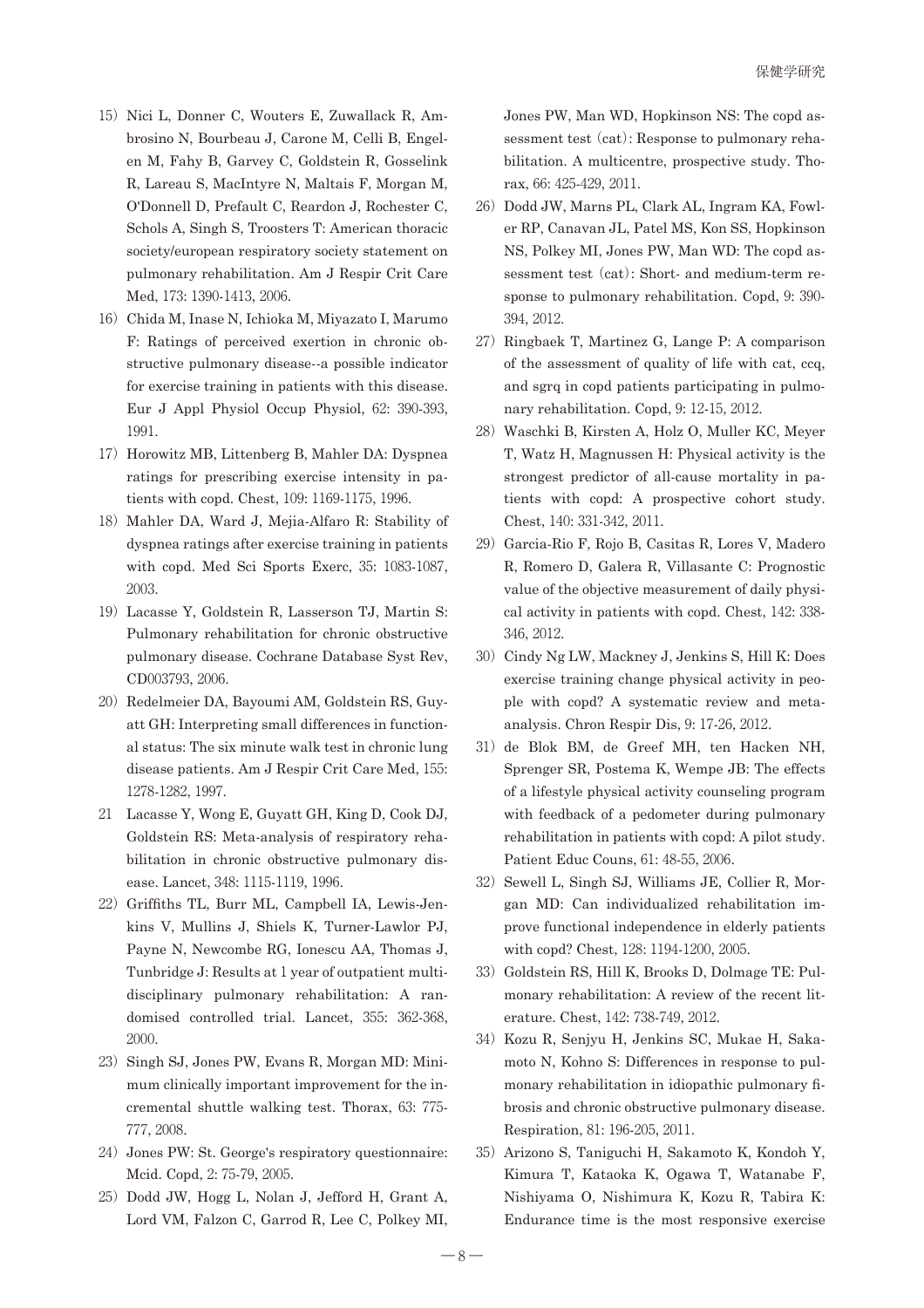measurement in idiopathic pulmonary fibrosis. Respiratory care, 59: 1108-1115, 2014.

- 36) Rand S, Hill L, Prasad SA: Physiotherapy in cystic fibrosis: Optimising techniques to improve outcomes. Paediatr Respir Rev, 14: 263-269, 2013.
- 37) Bradley J, Moran F: Physical training for cystic fibrosis. The Cochrane database of systematic reviews, CD002768, 2008.
- 38)Dwyer TJ, Elkins MR, Bye PT: The role of exercise in maintaining health in cystic fibrosis. Curr Opin Pulm Med, 17: 455-460, 2011.
- 39) van de Weert-van Leeuwen PB, Arets HG, van der Ent CK, Beekman JM: Infection, inflammation and exercise in cystic fibrosis. Respir Res, 14: 32, 2013.
- 40) Ozalp O, Inal-Ince D, Calik E, Vardar-Yagli N, Saglam M, Savci S, Arikan H, Bosnak-Guclu M, Coplu L: Extrapulmonary features of bronchiectasis: Muscle function, exercise capacity, fatigue, and health status. Multidiscip Respir Med, 7: 3, 2012.
- 41) Newall C, Stockley RA, Hill SL: Exercise training and inspiratory muscle training in patients with bronchiectasis. Thorax, 60: 943-948, 2005.
- 42) Lee AL, Hill CJ, Cecins N, Jenkins S, McDonald CF, Burge AT, Rautela L, Stirling RG, Thompson PJ, Holland AE: The short and long term effects of exercise training in non-cystic fibrosis bronchiectasis--a randomised controlled trial. Respir Res, 15: 44, 2014.
- 43) Bradley J, Moran F: Pulmonary rehabilitation improves exercise tolerance in patients with bronchiectasis. Aust J Physiother, 52: 65, 2006.
- 44)Turner S, Eastwood P, Cook A, Jenkins S: Improvements in symptoms and quality of life following exercise training in older adults with moderate/severe persistent asthma. Respiration, 81: 302-310, 2011.
- 45) Mendes FA, Goncalves RC, Nunes MP, Saraiva-Romanholo BM, Cukier A, Stelmach R, Jacob-Filho W, Martins MA, Carvalho CR: Effects of aerobic training on psychosocial morbidity and symptoms in patients with asthma: A randomized clinical trial. Chest, 138: 331-337, 2010.
- 46) Pakhale S, Luks V, Burkett A, Turner L: Effect of physical training on airway inflammation in bronchial asthma: A systematic review. BMC Pulm Med, 13: 38, 2013.
- 47) Ganderton L, Jenkins S, Gain K, Fowler R, Winship P, Lunt D, Gabbay E: Short term effects of

exercise training on exercise capacity and quality of life in patients with pulmonary arterial hypertension: Protocol for a randomised controlled trial. BMC Pulm Med, 11: 25, 2011.

- 48) Mereles D, Ehlken N, Kreuscher S, Ghofrani S, Hoeper MM, Halank M, Meyer FJ, Karger G, Buss J, Juenger J, Holzapfel N, Opitz C, Winkler J, Herth FF, Wilkens H, Katus HA, Olschewski H, Grunig E: Exercise and respiratory training improve exercise capacity and quality of life in patients with severe chronic pulmonary hypertension. Circulation, 114: 1482-1489, 2006.
- 49) Weinstein AA, Chin LM, Keyser RE, Kennedy M, Nathan SD, Woolstenhulme JG, Connors G, Chan L: Effect of aerobic exercise training on fatigue and physical activity in patients with pulmonary arterial hypertension. Respir Med, 107: 778-784, 2013.
- 50) Ley S, Fink C, Risse F, Ehlken N, Fischer C, Ley-Zaporozhan J, Kauczor HU, Klose H, Gruenig E: Magnetic resonance imaging to assess the effect of exercise training on pulmonary perfusion and blood flow in patients with pulmonary hypertension. Eur Radiol, 23: 324-331, 2013.
- 51) Nagel C, Prange F, Guth S, Herb J, Ehlken N, Fischer C, Reichenberger F, Rosenkranz S, Seyfarth HJ, Mayer E, Halank M, Grunig E: Exercise training improves exercise capacity and quality of life in patients with inoperable or residual chronic thromboembolic pulmonary hypertension. PloS one, 7: e41603, 2012.
- 52) Ando M, Mori A, Esaki H, Shiraki T, Uemura H, Okazawa M, Sakakibara H: The effect of pulmonary rehabilitation in patients with post-tuberculosis lung disorder. Chest, 123: 1988-1995, 2003.
- 53) Yoshida N, Yoshiyama T, Asai E, Komatsu Y, Sugiyama Y, Mineta Y: Exercise training for the improvement of exercise performance of patients with pulmonary tuberculosis sequelae. Intern Med, 45: 399-403, 2006.
- 54) Schols AM, Soeters PB, Dingemans AM, Mostert R, Frantzen PJ, Wouters EF: Prevalence and characteristics of nutritional depletion in patients with stable copd eligible for pulmonary rehabilitation. Am Rev Respir Dis, 147: 1151-1156, 1993.
- 55) Bernard S, Whittom F, Leblanc P, Jobin J, Belleau R, Berube C, Carrier G, Maltais F: Aerobic and strength training in patients with chronic obstructive pulmonary disease. Am J Respir Crit Care Med, 159: 896-901, 1999.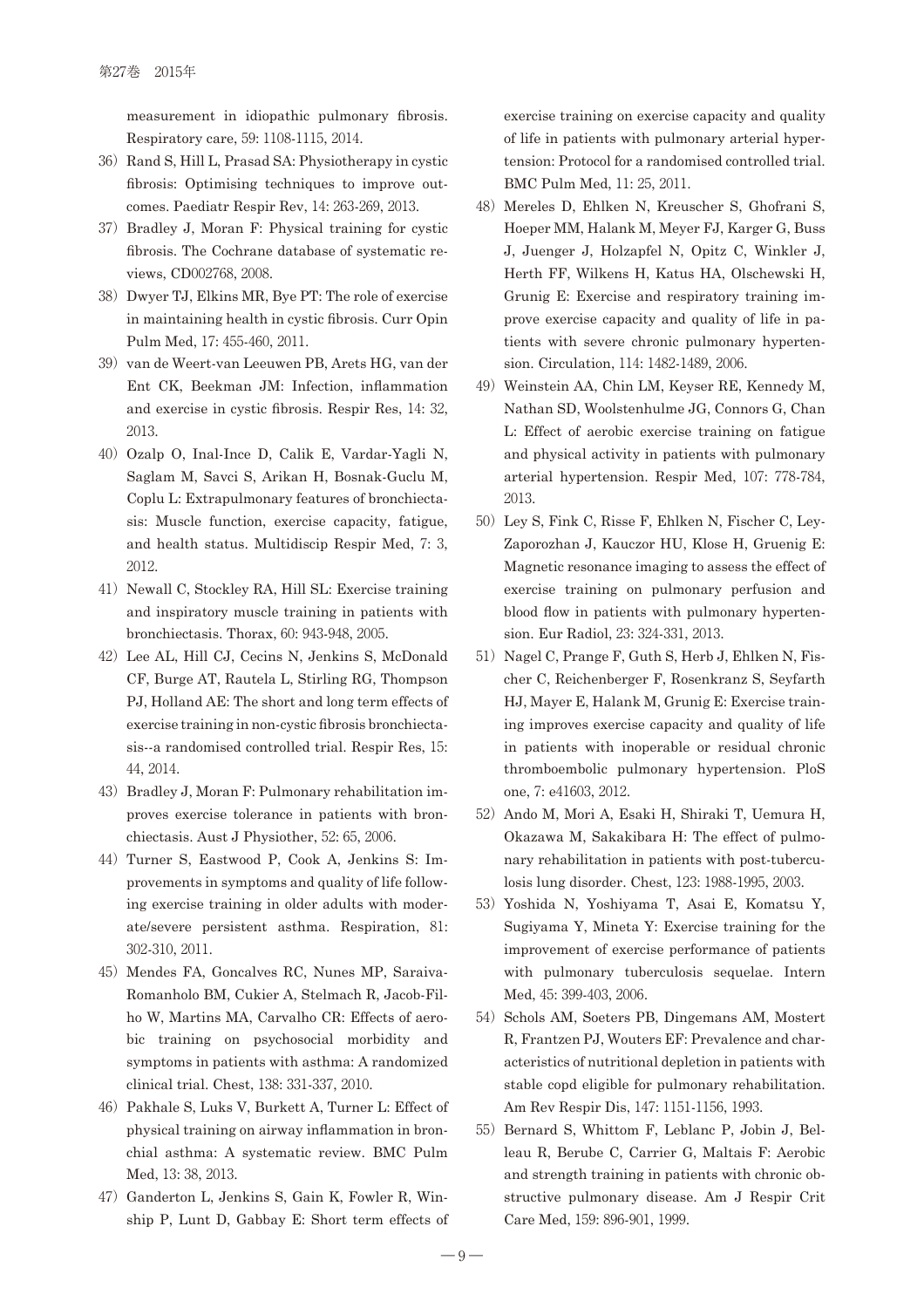- 56) Casaburi R, Bhasin S, Cosentino L, Porszasz J, Somfay A, Lewis MI, Fournier M, Storer TW: Effects of testosterone and resistance training in men with chronic obstructive pulmonary disease. Am J Respir Crit Care Med, 170: 870-878, 2004.
- 57) Creutzberg EC, Wouters EF, Mostert R, Pluymers RJ, Schols AM: A role for anabolic steroids in the rehabilitation of patients with copd? A doubleblind, placebo-controlled, randomized trial. Chest, 124: 1733-1742, 2003.
- 58) Gea JG, Pasto M, Carmona MA, Orozco-Levi M, Palomeque J, Broquetas J: Metabolic characteristics of the deltoid muscle in patients with chronic obstructive pulmonary disease. Eur Respir J, 17: 939-945, 2001.
- 59) Gosker HR, Engelen MP, van Mameren H, van Dijk PJ, van der Vusse GJ, Wouters EF, Schols AM: Muscle fiber type iix atrophy is involved in the loss of fat-free mass in chronic obstructive pulmonary disease. Am J Clin Nutr, 76: 113-119, 2002.
- 60)Whittom F, Jobin J, Simard PM, Leblanc P, Simard C, Bernard S, Belleau R, Maltais F: Histochemical and morphological characteristics of the vastus lateralis muscle in patients with chronic obstructive pulmonary disease. Med Sci Sports Exerc, 30: 1467-1474, 1998.
- 61) Couillard A, Maltais F, Saey D, Debigare R, Michaud A, Koechlin C, LeBlanc P, Prefaut C: Exercise-induced quadriceps oxidative stress and peripheral muscle dysfunction in patients with chronic obstructive pulmonary disease. Am J Respir Crit Care Med, 167: 1664-1669, 2003.
- 62) Richardson RS, Leek BT, Gavin TP, Haseler LJ, Mudaliar SR, Henry R, Mathieu-Costello O, Wagner PD: Reduced mechanical efficiency in chronic obstructive pulmonary disease but normal peak vo2 with small muscle mass exercise. Am J Respir Crit Care Med, 169: 89-96, 2004.
- 63) Jakobsson P, Jorfeldt L, Brundin A: Skeletal muscle metabolites and fibre types in patients with advanced chronic obstructive pulmonary disease (copd), with and without chronic respiratory failure. Eur Respir J, 3: 192-196, 1990.
- 64) Maltais F, Sullivan MJ, LeBlanc P, Duscha BD, Schachat FH, Simard C, Blank JM, Jobin J: Altered expression of myosin heavy chain in the vastus lateralis muscle in patients with copd. Eur Respir J, 13: 850-854, 1999.
- 65) Saey D, Debigare R, LeBlanc P, Mador MJ, Cote

CH, Jobin J, Maltais F: Contractile leg fatigue after cycle exercise: A factor limiting exercise in patients with chronic obstructive pulmonary disease. Am J Respir Crit Care Med, 168: 425-430, 2003.

- 66) Jakobsson P, Jorfeldt L, Henriksson J: Metabolic enzyme activity in the quadriceps femoris muscle in patients with severe chronic obstructive pulmonary disease. Am J Respir Crit Care Med, 151: 374- 377, 1995.
- 67) Sauleda J, Garcia-Palmer F, Wiesner RJ, Tarraga S, Harting I, Tomas P, Gomez C, Saus C, Palou A, Agusti AG: Cytochrome oxidase activity and mitochondrial gene expression in skeletal muscle of patients with chronic obstructive pulmonary disease. Am J Respir Crit Care Med, 157: 1413-1417, 1998.
- 68) Maltais F, LeBlanc P, Simard C, Jobin J, Berube C, Bruneau J, Carrier L, Belleau R: Skeletal muscle adaptation to endurance training in patients with chronic obstructive pulmonary disease. Am J Respir Crit Care Med, 154: 442-447, 1996.
- 69) Maltais F, Jobin J, Sullivan MJ, Bernard S, Whittom F, Killian KJ, Desmeules M, Belanger M, LeBlanc P: Metabolic and hemodynamic responses of lower limb during exercise in patients with copd. J Appl Physiol , 84: 1573-1580, 1998.
- 70) Sala E, Roca J, Marrades RM, Alonso J, Gonzalez De Suso JM, Moreno A, Barbera JA, Nadal J, de Jover L, Rodriguez-Roisin R, Wagner PD: Effects of endurance training on skeletal muscle bioenergetics in chronic obstructive pulmonary disease. Am J Respir Crit Care Med, 159: 1726-1734, 1999.
- 71) Russell AP, Somm E, Debigare R, Hartley O, Richard D, Gastaldi G, Melotti A, Michaud A, Giacobino JP, Muzzin P, LeBlanc P, Maltais F: Copd results in a reduction in ucp3 long mrna and ucp3 protein content in types i and iia skeletal muscle fibers. J Cardiopulm Rehabil, 24: 332-339, 2004.
- 72)Gosker HR, Schrauwen P, Hesselink MK, Schaart G, van der Vusse GJ, Wouters EF, Schols AM: Uncoupling protein-3 content is decreased in peripheral skeletal muscle of patients with copd. Eur Respir J, 22: 88-93, 2003.
- 73) Payen JF, Wuyam B, Levy P, Reutenauer H, Stieglitz P, Paramelle B, Le Bas JF: Muscular metabolism during oxygen supplementation in patients with chronic hypoxemia. Am Rev Respir Dis, 147: 592-598, 1993.
- 74) Rabinovich RA, Figueras M, Ardite E, Carbo N, Troosters T, Filella X, Barbera JA, Fernandez-